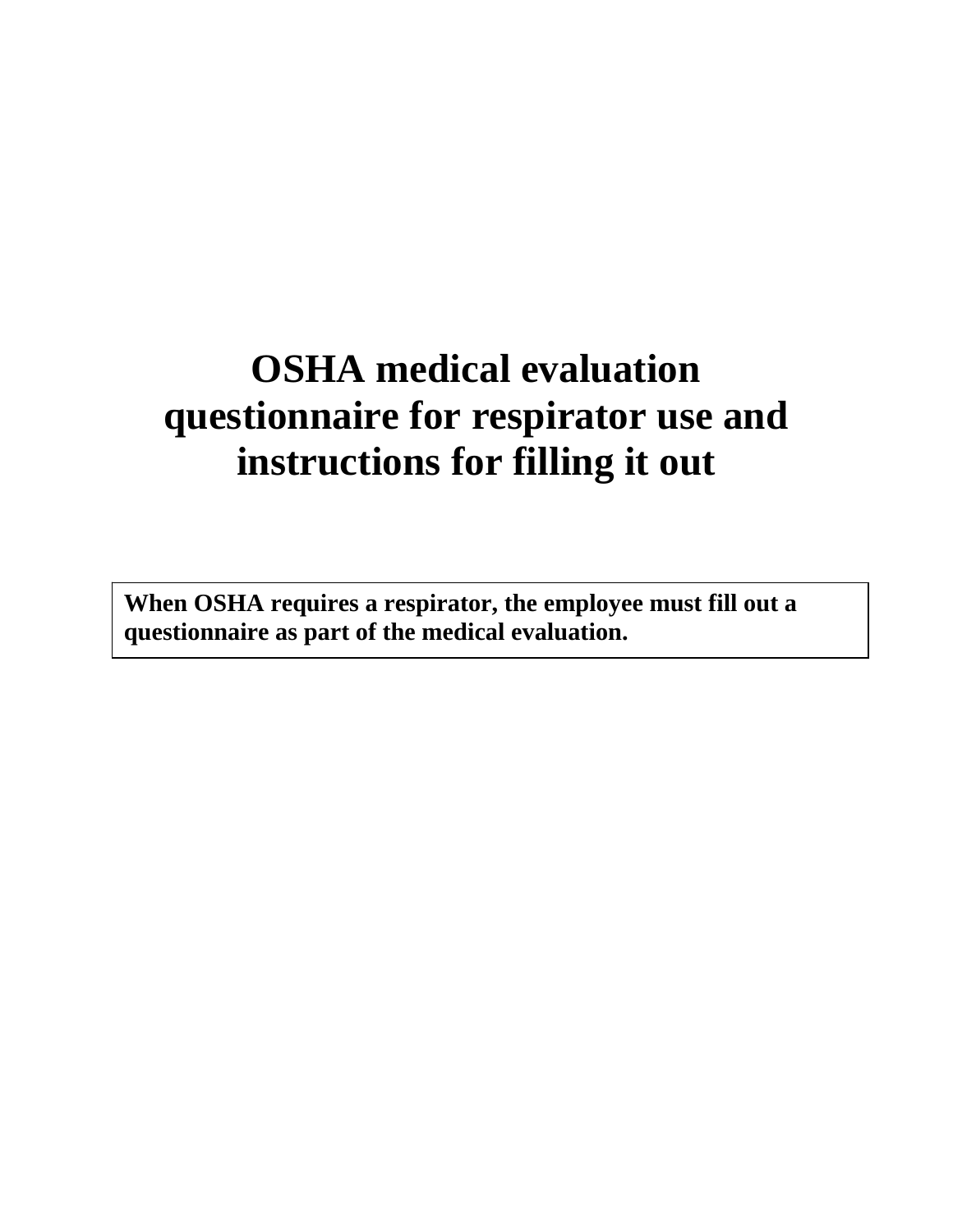## **EMPLOYEE INSTRUCTIONS FOR FILLING OUT RESPIRATOR MEDICAL EVALUATION QUESTIONNAIRE (MEQ)**

Attached is a medical evaluation questionnaire for you to fill out. The OSHA standard requires that any employee who wears a respirator must be medically evaluated to ensure the safety and health of the employee. Your answers to this questionnaire will be kept confidential. Your employer does not have the right to view your answers.

A physician or licensed health care professional (PLHCP) will review the questionnaire. If you have any questions about the questionnaire or concerns about respirator use and your health, you can call the PLHCP \_\_\_\_\_\_\_\_\_\_\_\_\_\_\_\_\_\_\_ at (\_\_\_\_\_\_\_) -- (\_\_\_\_\_\_\_\_\_\_\_\_\_\_\_\_\_\_\_)

> It is essential that you answer every question. If you need assistance, please contact the PLHCP listed above.

If the PLHCP has any questions for you, s/he must be able to contact you. It is important that you include your home phone number and a time that you can be reached at home.

If you answer "yes" to any of the questions, please include any comments you might think important in helping the doctor evaluate your answers. (For example, if you have ever had pneumonia, note how long ago, or if you have high blood pressure, note if you are seeing a physician or taking medication to control it.) You can make notes near the question or on the back of the last page of this questionnaire.

The PLHCP may determine that a physical examination is necessary in order to better assess your ability to use a respirator. If so, your employer is required to provide you with a confidential medical examination at no cost to you.

The PLHCP will send a letter to you and your employer indicating if you are cleared for respirator use.

**Thank you for your cooperation.**

**Respiratory Protection questionnaire - Employee Instructions**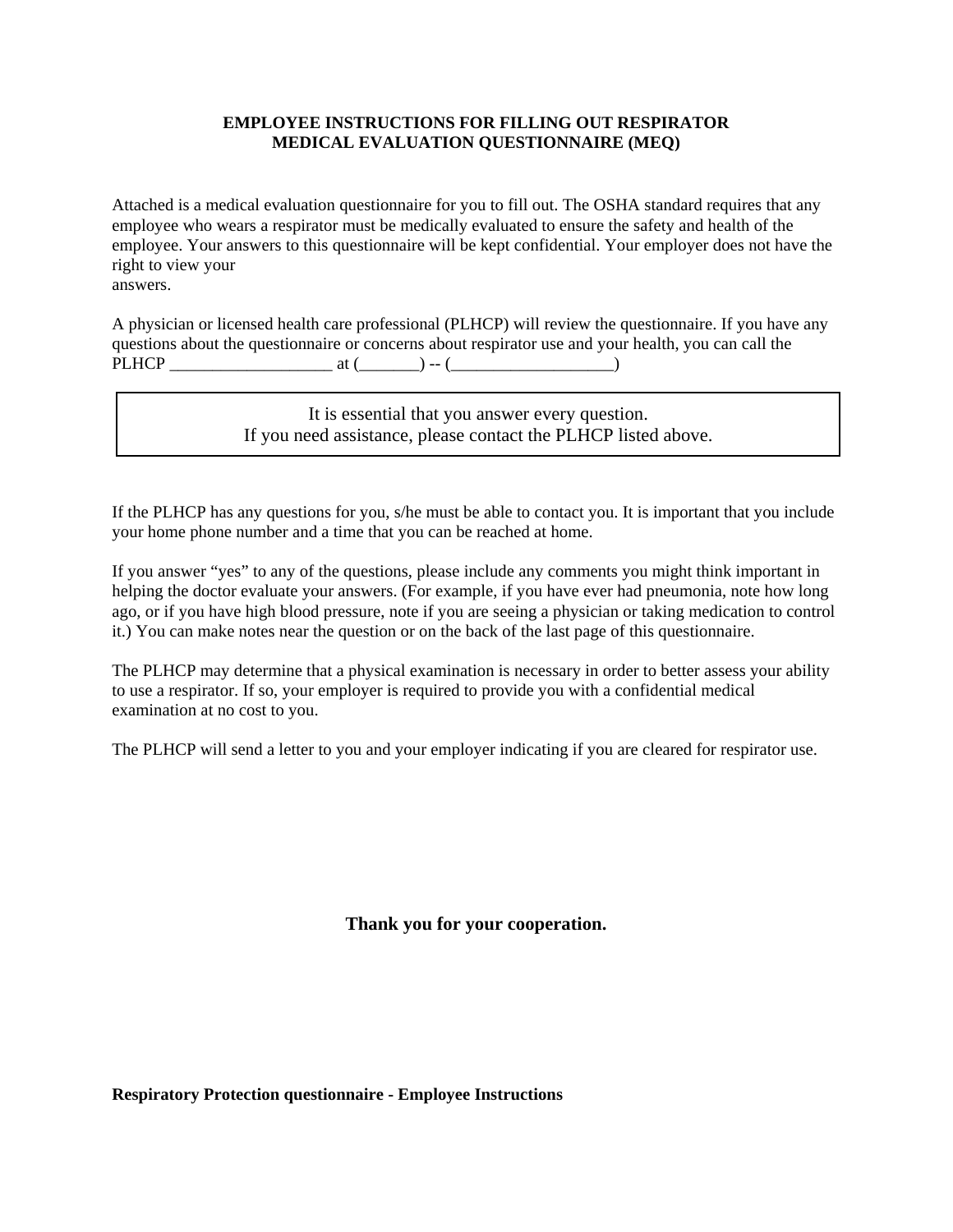

## **OSHA Respirator Medical Evaluation Questionnaire**

To the employee: Can you read English (circle one): Yes No

Your employer must allow you to answer this questionnaire during normal working hours, or at a time and place that is convenient to you. To maintain your confidentiality, your employer or supervisor must not look at or review your answers, and your employer must tell you how to deliver or send this questionnaire to the health care professional who will review it.

Part A. Section 1. (Mandatory) The following information must be provided by every employee who has been selected to use any type of respirator (please print).

| 1. Today's date:                                                                                                                                                                                                                                                                                    |     |                |
|-----------------------------------------------------------------------------------------------------------------------------------------------------------------------------------------------------------------------------------------------------------------------------------------------------|-----|----------------|
| 2. Last name: $\qquad \qquad$ First name:                                                                                                                                                                                                                                                           |     |                |
|                                                                                                                                                                                                                                                                                                     |     |                |
| 4. Sex (circle one): Male Female                                                                                                                                                                                                                                                                    |     |                |
|                                                                                                                                                                                                                                                                                                     |     |                |
|                                                                                                                                                                                                                                                                                                     |     |                |
| 7. Job title:                                                                                                                                                                                                                                                                                       |     |                |
| 8. A phone number where you can be reached by the health care professional who reviews this                                                                                                                                                                                                         |     |                |
|                                                                                                                                                                                                                                                                                                     |     |                |
| 10. Has your employer told you how to contact the health care professional who will review this<br>questionnaire (circle one):                                                                                                                                                                      | Yes | N <sub>0</sub> |
| 11. Check the type of respirator you will use (you can check more than one category):<br>a. Disposable respirator N, R, or P (filter-mask, non-cartridge type only).<br>b. Other (for example, half or full-facepiece, powered-air purifying, supplied-air,<br>self-contained breathing apparatus). |     |                |
| 12. Have you ever worn a respirator in the past:<br>If "yes," what type $(s)$ :                                                                                                                                                                                                                     | Yes | N <sub>0</sub> |
|                                                                                                                                                                                                                                                                                                     |     |                |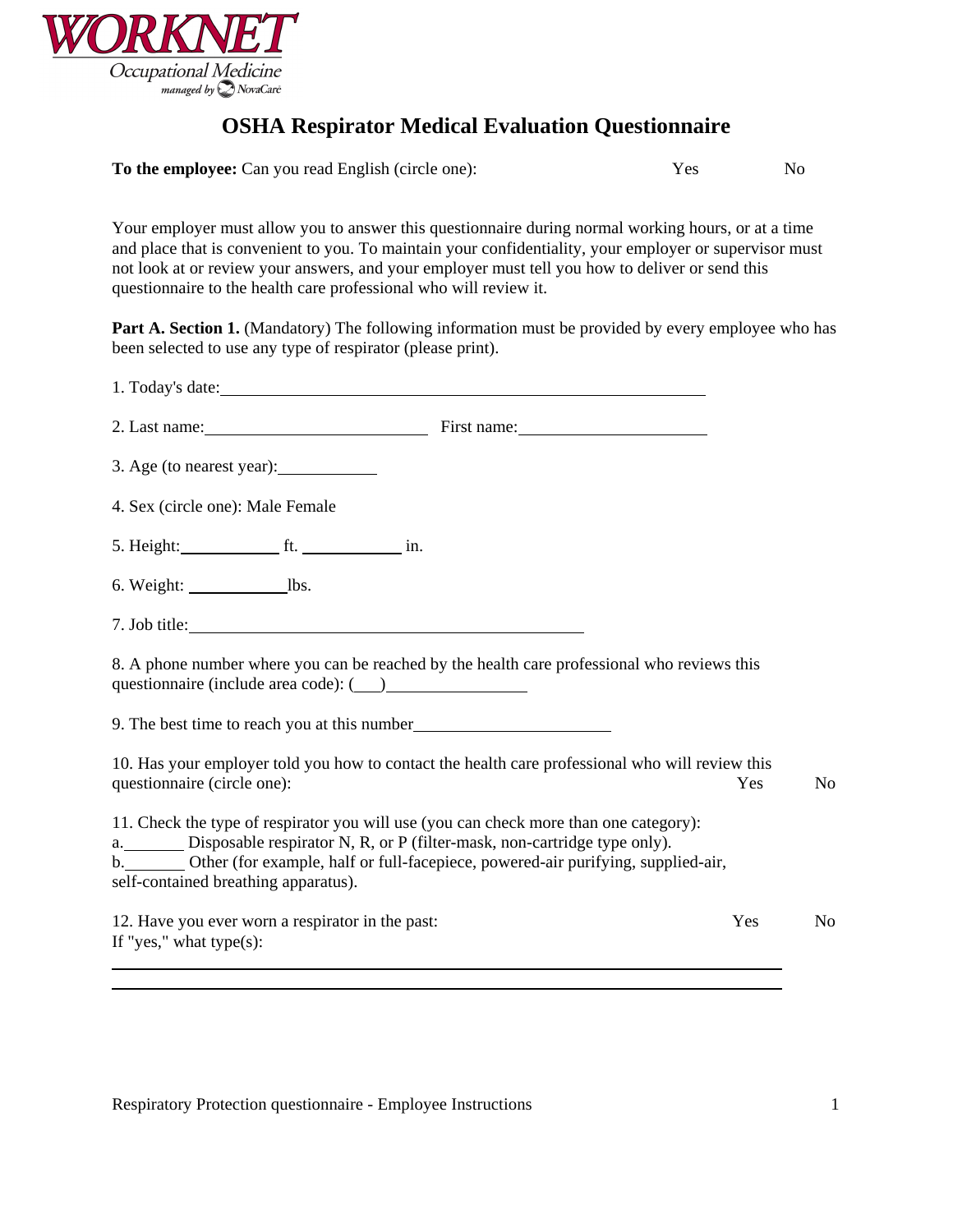Part A. Section 2. (Mandatory) Questions 1 through 9 below must be answered by every employee who has been selected to use any type of respirator (please circle "yes" or "no").

| 1. Do you <i>currently</i> smoke tobacco, or have you smoked tobacco in the last month:     | Yes        | No             |
|---------------------------------------------------------------------------------------------|------------|----------------|
| 2. Have you ever had any of the following conditions?                                       |            |                |
| a. Seizures:                                                                                | Yes        | N <sub>0</sub> |
| b. Diabetes (sugar disease):                                                                |            |                |
| c. Allergic reactions that interfere with your breathing:                                   | Yes        | No             |
| d. Claustrophobia (fear of closed-in places):                                               | Yes        | No.            |
| e. Trouble smelling odors:                                                                  | Yes        | No             |
| 3. Have you ever had any of the following pulmonary or lung problems?                       |            |                |
| a. Asbestosis:                                                                              | Yes        | No             |
| b. Asthma:                                                                                  | Yes        | No             |
| c. Chronic bronchitis:                                                                      | Yes        | No             |
| d. Emphysema:                                                                               | Yes        | No             |
| e. Pneumonia:                                                                               | Yes        | No             |
| f. Tuberculosis:                                                                            | Yes        | No             |
| g. Silicosis:                                                                               | Yes        | No             |
| h. Pneumothorax (collapsed lung):                                                           | Yes        | No             |
| i. Lung cancer:                                                                             | Yes        | No             |
| j. Broken ribs:                                                                             | Yes        | No             |
| k. Any chest injuries or surgeries:                                                         | Yes        | No             |
| l. Any other lung problem that you've been told about:                                      | Yes        | No             |
| 4. Do you <i>currently</i> have any of the following symptoms of pulmonary or lung illness? |            |                |
| a. Shortness of breath:                                                                     | Yes        | N <sub>o</sub> |
| b. Shortness of breath when walking fast on level ground or walking                         |            |                |
| up a slight hill or incline:                                                                | Yes        | N <sub>0</sub> |
| c. Shortness of breath when walking with other people at an                                 |            |                |
| ordinary pace on level ground:                                                              | Yes        | No.            |
| d. Have to stop for breath when walking at your own pace on                                 |            |                |
| level ground:                                                                               | Yes        | No             |
| e. Shortness of breath when washing or dressing yourself:                                   | Yes        | No             |
| f. Shortness of breath that interferes with your job:                                       | Yes        | No             |
| g. Coughing that produces phlegm (thick sputum):                                            | Yes        | No             |
| h. Coughing that wakes you early in the morning:                                            | Yes        | No             |
| i. Coughing that occurs mostly when you are lying down:                                     | Yes        | No             |
| j. Coughing up blood in the last month:                                                     | Yes        | N <sub>o</sub> |
| k. Wheezing:                                                                                | Yes        | No             |
| 1. Wheezing that interferes with your job:                                                  | Yes<br>Yes | No             |
| m. Chest pain when you breathe deeply:                                                      |            | No             |
| n. Any other symptoms that may be related to lung problems:                                 | Yes        | N <sub>o</sub> |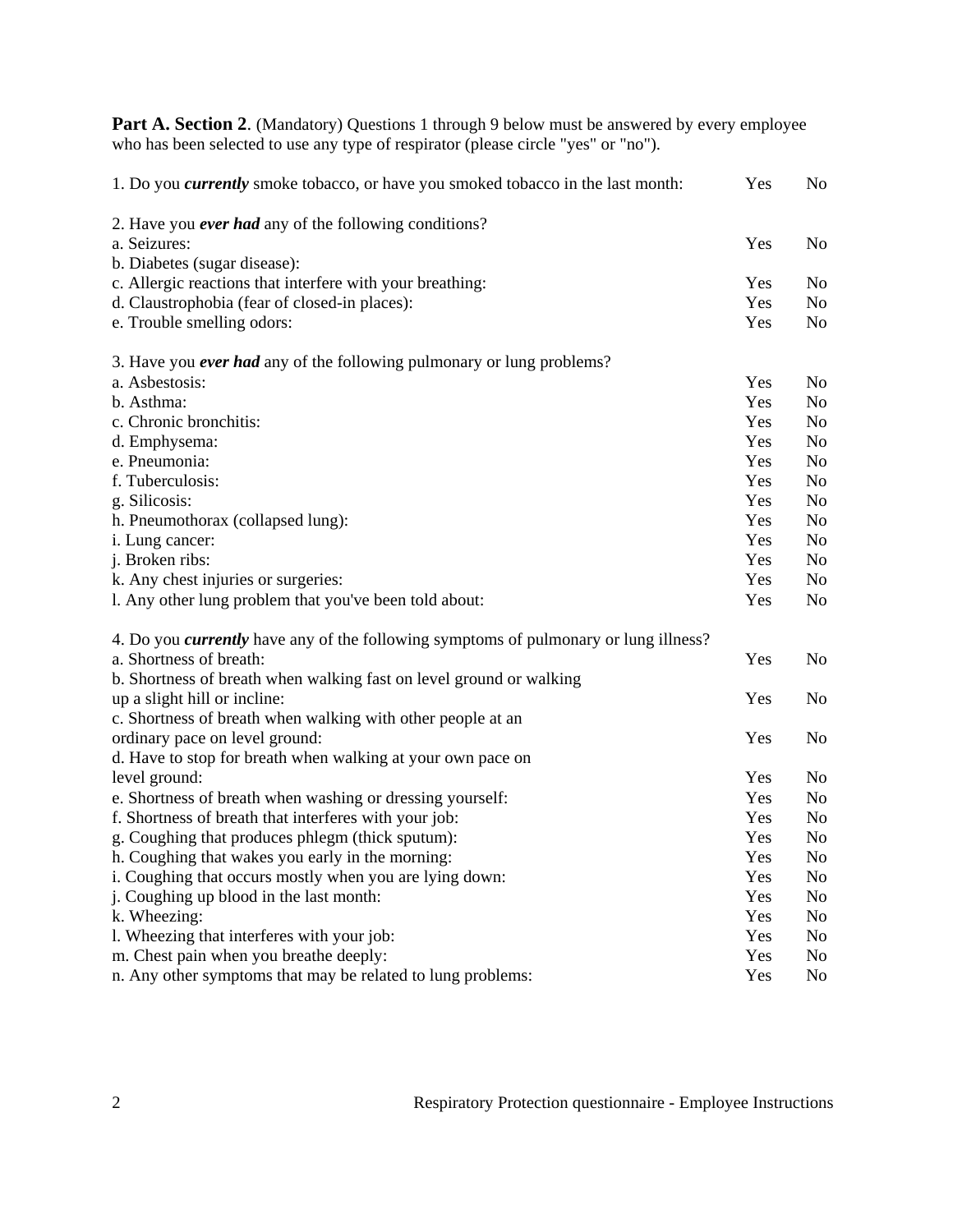| 5. Have you ever had any of the following cardiovascular or heart problems?          |     |                |
|--------------------------------------------------------------------------------------|-----|----------------|
| a. Heart attack:                                                                     | Yes | N <sub>0</sub> |
| b. Stroke:                                                                           | Yes | No             |
| c. Angina:                                                                           | Yes | N <sub>o</sub> |
| d. Heart failure:                                                                    | Yes | N <sub>o</sub> |
| e. Swelling in your legs or feet (not caused by walking):                            | Yes | N <sub>o</sub> |
| f. Heart arrhythmia (heart beating irregularly):                                     | Yes | No             |
| g. High blood pressure:                                                              | Yes | N <sub>o</sub> |
| h. Any other heart problem that you've been told about:                              | Yes | No             |
| 6. Have you ever had any of the following cardiovascular or heart symptoms?          |     |                |
| a. Frequent pain or tightness in your chest:                                         | Yes | N <sub>o</sub> |
| b. Pain or tightness in your chest during physical activity:                         | Yes | N <sub>o</sub> |
| c. Pain or tightness in your chest that interferes with your job:                    | Yes | No             |
| d. In the past two years, have you noticed your heart skipping                       |     |                |
| or missing a beat:                                                                   | Yes | N <sub>o</sub> |
| e. Heartburn or indigestion that is not related to eating:                           | Yes | N <sub>o</sub> |
| f. Any other symptoms that you think may be related to heart                         |     |                |
| or circulation problems:                                                             | Yes | No             |
| 7. Do you <i>currently</i> take medication for any of the following problems?        |     |                |
| a. Breathing or lung problems:                                                       | Yes | No             |
| b. Heart trouble:                                                                    | Yes | No             |
| c. Blood pressure:                                                                   | Yes | N <sub>o</sub> |
| d. Seizures:                                                                         | Yes | No             |
| 8. If you've used a respirator, have you ever had any of the following problems?     |     |                |
| (If you've never used a respirator, check the following space and go to question 9:) |     |                |
| a. Eye irritation:                                                                   | Yes | No             |
| b. Skin allergies or rashes:                                                         | Yes | N <sub>o</sub> |
| c. Anxiety:                                                                          | Yes | No             |
| d. General weakness or fatigue:                                                      | Yes | N <sub>o</sub> |
| e. Any other problem that interferes with your use of a respirator:                  | Yes | No             |
| 9. Would you like to talk to the health care professional who will review this       |     |                |
| questionnaire about your answers to this questionnaire:                              | Yes | N <sub>o</sub> |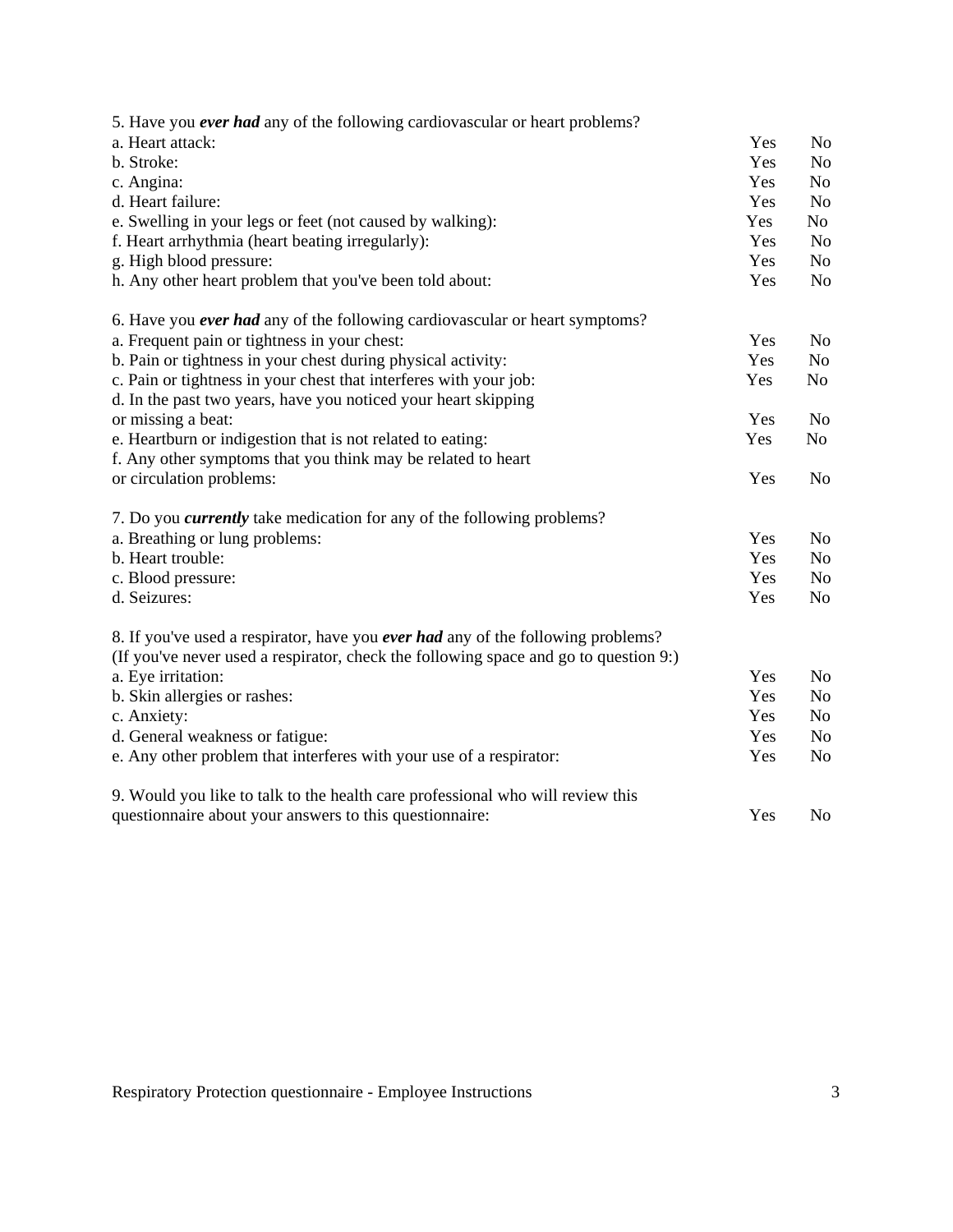**Questions 10 to 15 below must be answered by every employee who has been selected to use either a full-facepiece respirator or a self-contained breathing apparatus (SCBA). For employees who have been selected to use other types of respirators, answering these questions is voluntary.**

| 10. Have you <i>ever lost</i> vision in either eye (temporarily or permanently): | Yes | No             |
|----------------------------------------------------------------------------------|-----|----------------|
| 11. Do you <i>currently</i> have any of the following vision problems?           |     |                |
| a. Wear contact lenses:                                                          | Yes | N <sub>0</sub> |
| b. Wear glasses:                                                                 | Yes | No             |
| c. Color blind:                                                                  | Yes | N <sub>0</sub> |
| d. Any other eye or vision problem:                                              | Yes | N <sub>0</sub> |
| 12. Have you <i>ever had</i> an injury to your ears, including a broken eardrum: | Yes | No             |
| 13. Do you currently have any of the following hearing problems?                 |     |                |
| a. Difficulty hearing:                                                           | Yes | N <sub>0</sub> |
| b. Wear a hearing aid:                                                           | Yes | N <sub>o</sub> |
| c. Any other hearing or ear problem:                                             | Yes | No             |
| 14. Have you ever had a back injury:                                             | Yes | No             |
| 15. Do you <i>currently</i> have any of the following musculoskeletal problems?  |     |                |
| a. Weakness in any of your arms, hands, legs, or feet:                           | Yes | N <sub>o</sub> |
| b. Back pain:                                                                    | Yes | No.            |
| c. Difficulty fully moving your arms and legs:                                   | Yes | N <sub>0</sub> |
| d. Pain or stiffness when you lean forward or backward at the waist:             | Yes | N <sub>o</sub> |
| e. Difficulty fully moving your head up or down:                                 | Yes | No             |
| f. Difficulty fully moving your head side to side:                               | Yes | N <sub>0</sub> |
| g. Difficulty bending at your knees:                                             | Yes | No             |
| h. Difficulty squatting to the ground:                                           | Yes | No             |
| i. Climbing a flight of stairs or a ladder carrying more than 25 lbs:            | Yes | No.            |
| j. Any other muscle or skeletal problem that interferes with using a respirator: | Yes | No             |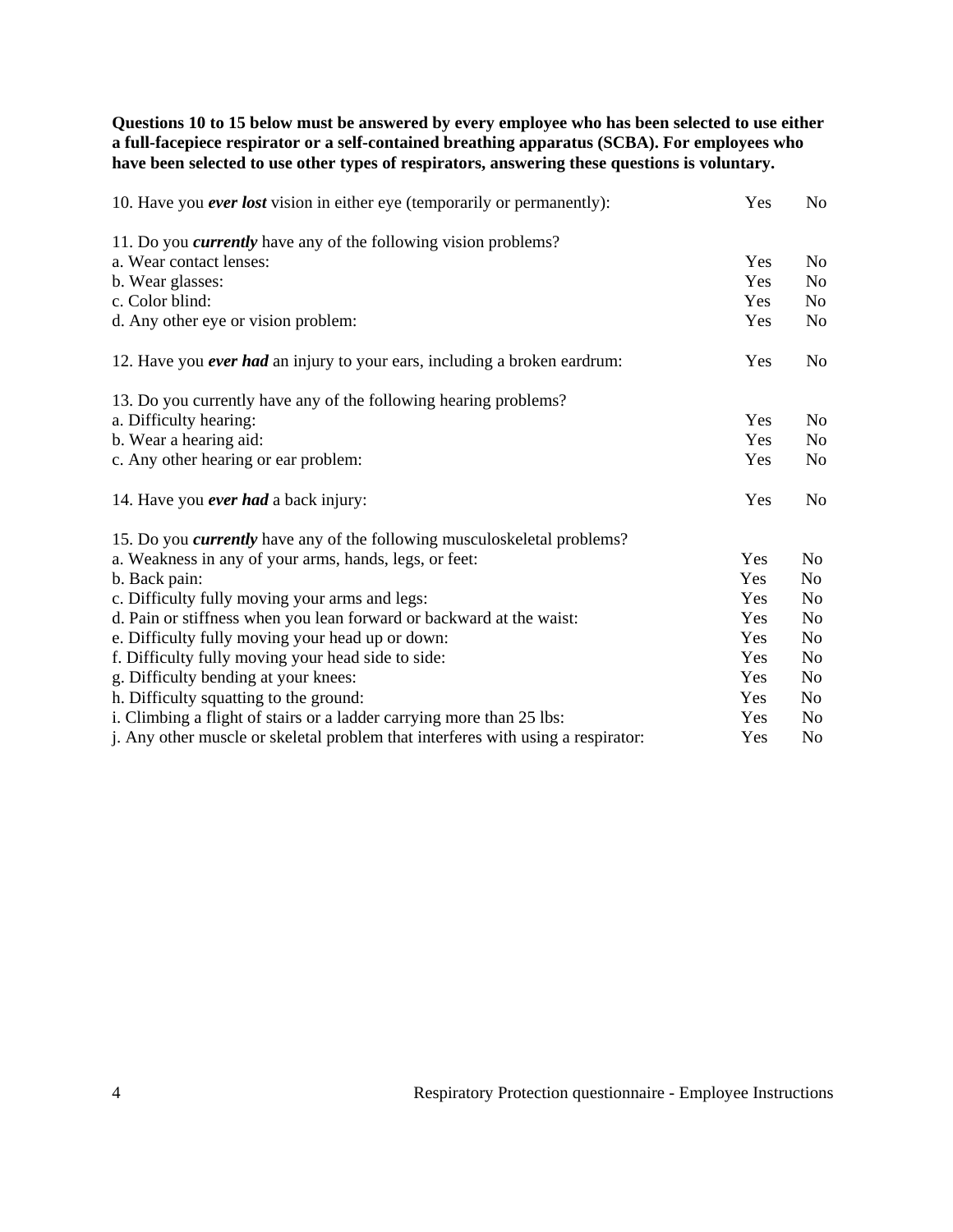Part B: Any of the following questions, and other questions not listed, may be added to the questionnaire at the discretion of the health care professional who will review the questionnaire.

1. Describe the work you'll be doing while you're using your respirator:

 $\overline{a}$ 

| 2. Will you be using any of the following items with your respirator?                                                                                                                                                                                                                       |     |                |
|---------------------------------------------------------------------------------------------------------------------------------------------------------------------------------------------------------------------------------------------------------------------------------------------|-----|----------------|
| a. HEPA Filters (pink, red):                                                                                                                                                                                                                                                                | Yes | N <sub>o</sub> |
| b. Canisters (for example, gas masks):                                                                                                                                                                                                                                                      | Yes | N <sub>o</sub> |
| c. Cartridges:                                                                                                                                                                                                                                                                              | Yes | N <sub>o</sub> |
| 3. How often are you expected to use the respirator                                                                                                                                                                                                                                         |     |                |
| (circle "yes" or "no" for all answers that apply to you)?:                                                                                                                                                                                                                                  |     |                |
| a. Escape only (no rescue):                                                                                                                                                                                                                                                                 | Yes | N <sub>o</sub> |
| b. Emergency rescue only:                                                                                                                                                                                                                                                                   | Yes | N <sub>0</sub> |
| c. Less than 5 hours per week:                                                                                                                                                                                                                                                              | Yes | N <sub>0</sub> |
| d. Less than 2 hours per day:                                                                                                                                                                                                                                                               | Yes | N <sub>0</sub> |
| e. 2 to 4 hours <i>per day</i> :                                                                                                                                                                                                                                                            | Yes | No             |
| f. Over 4 hours per day:                                                                                                                                                                                                                                                                    | Yes | N <sub>o</sub> |
| 4. During the period you are using the respirator, is your work effort:<br>a. Light: [e.g., sitting while typing or writing; performing light assembly work;<br>or standing while operating a drill press (1-3 lbs.) or controlling machines.]                                              | Yes | N <sub>0</sub> |
| If "yes," how long does this period last during the average shift: hrs.<br>mins.                                                                                                                                                                                                            |     |                |
| b. Moderate: [e.g., sitting while nailing or filing; driving a truck or bus in<br>urban traffic; standing while drilling, nailing, or assembling a moderate<br>load (about 35 lbs.) at trunk level; walking; pushing a wheelbarrow with<br>heavy load (about 100 lbs.) on a level surface.] | Yes | N <sub>0</sub> |
| If "yes," how long does this period last during the average shift:<br>hrs.<br>mins.                                                                                                                                                                                                         |     |                |
| c. Heavy: [e.g., lifting a heavy load (about 50 lbs.) from the floor to your<br>waist or shoulder; working on a loading dock; shoveling; standing while<br>bricklaying or chipping castings; walking up an 8° grade about 2 mph;<br>climbing stairs with a heavy load (about 50 lbs.).]     | Yes | N <sub>0</sub> |
| If "yes," how long does this period last during the average shift:<br>hrs.<br>mins.                                                                                                                                                                                                         |     |                |

Respiratory Protection questionnaire - Employee Instructions 5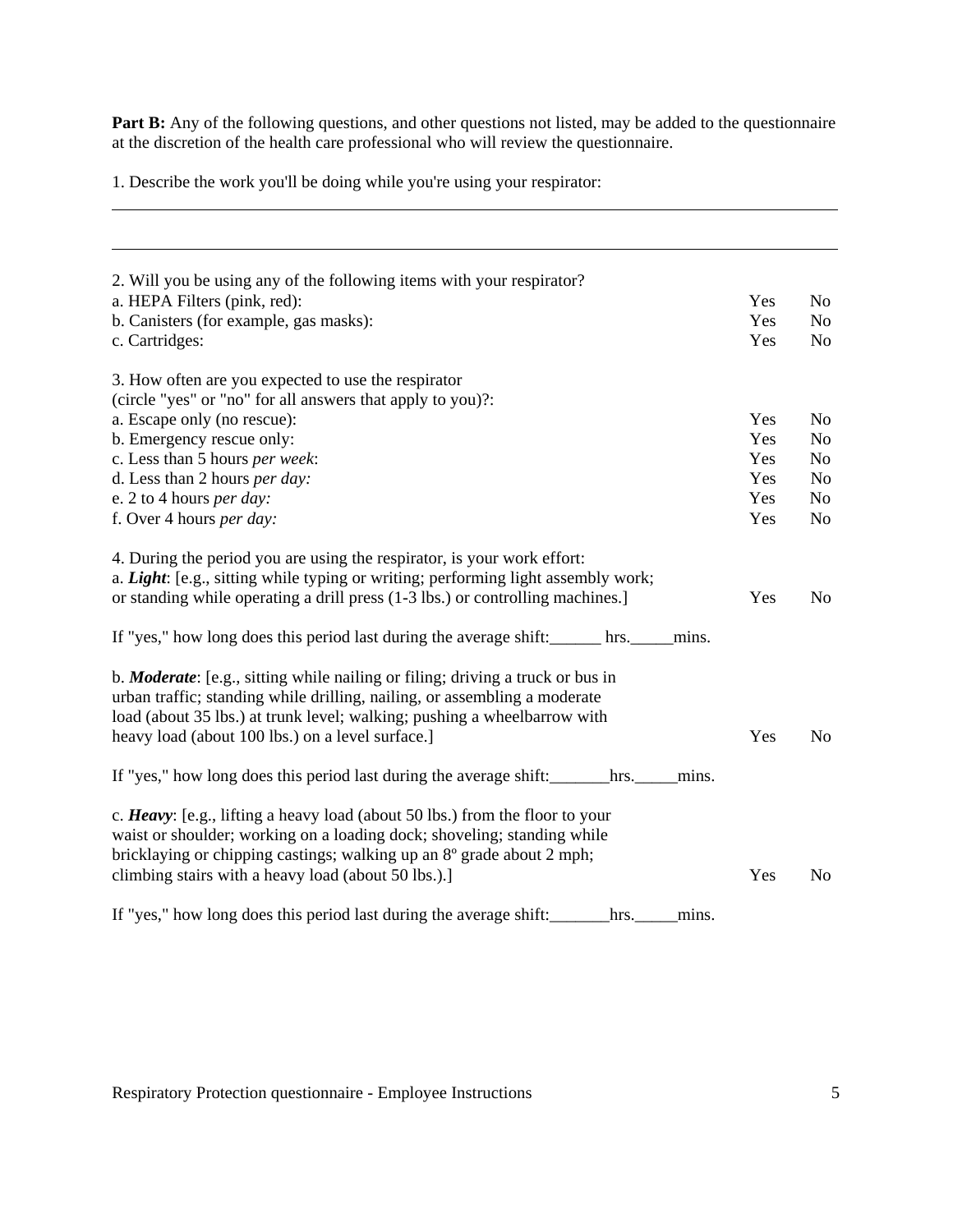5. Will you be wearing protective clothing and/or equipment (other than the respirator) when you're using your respirator: Yes No

 $\overline{a}$ 

 $\overline{a}$ 

 $\overline{a}$ 

 $\overline{a}$ 

 $\overline{a}$ 

If "yes," describe this protective clothing and/or equipment:

6. Describe any special or hazardous conditions you might encounter when you're using your respirator (e.g., confined spaces, life-threatening gases):

7. List the hazardous substances that you work with while wearing a respirator:

8. Describe any special responsibilities you'll have while using your respirator that may affect the safety and well-being of others (e.g. rescue, security):

9. Have you ever worked with any of the materials, or under any of the conditions, listed below: a. Asbestos: Yes No b. Silica (e.g. in sandblasting): Yes No c. Beryllium: Yes No d. Tungsten/cobalt: Yes No e. Aluminum: Yes No f. Coal (for example, mining): Yes No g. Iron: Yes No h. Dusty environments: Yes No i. Tin: Yes No j. Solvents (e.g. paints, lacquers) Yes No k. Any other hazardous exposures: Yes No

l

l